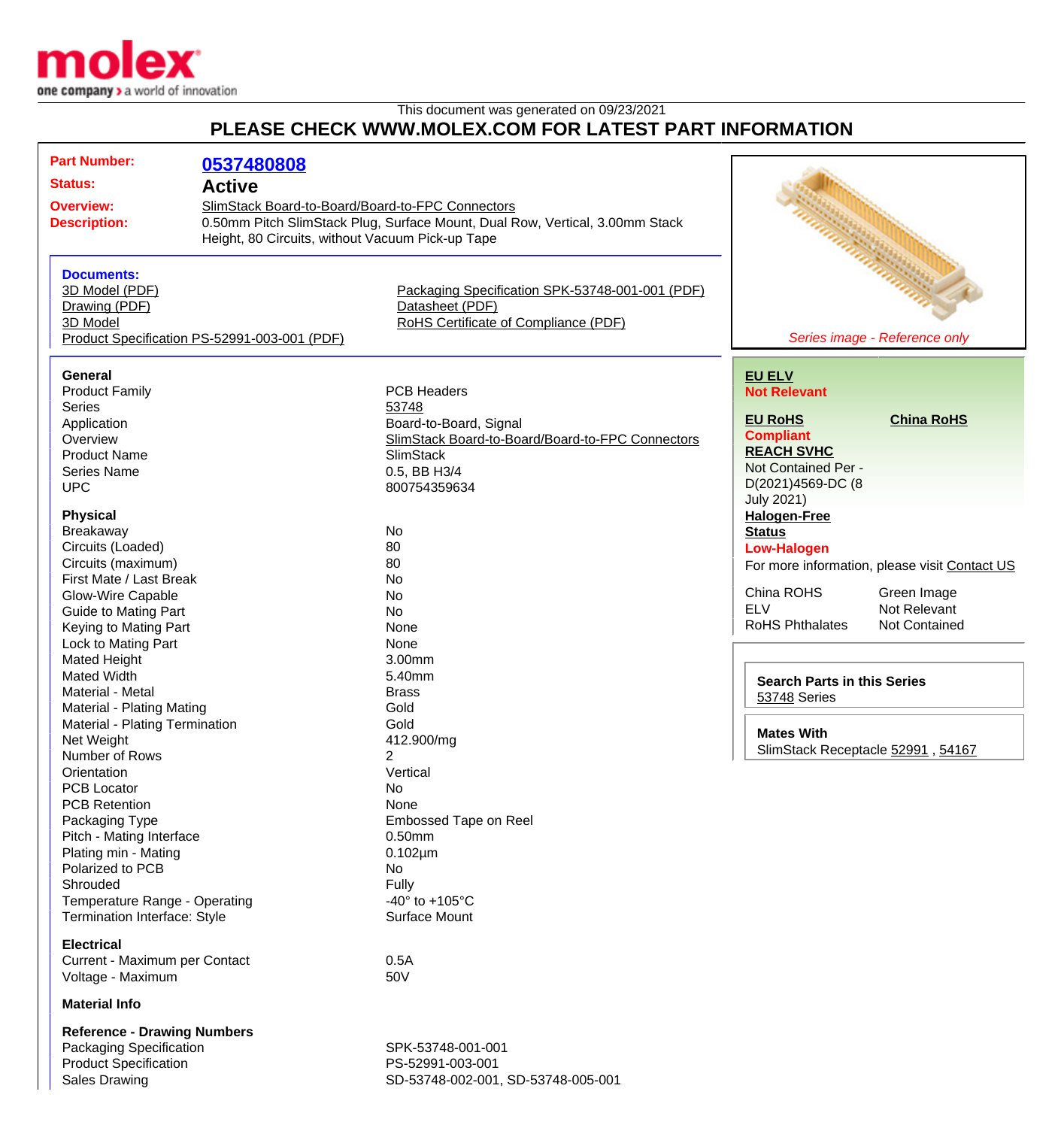This document was generated on 09/23/2021 **PLEASE CHECK WWW.MOLEX.COM FOR LATEST PART INFORMATION**